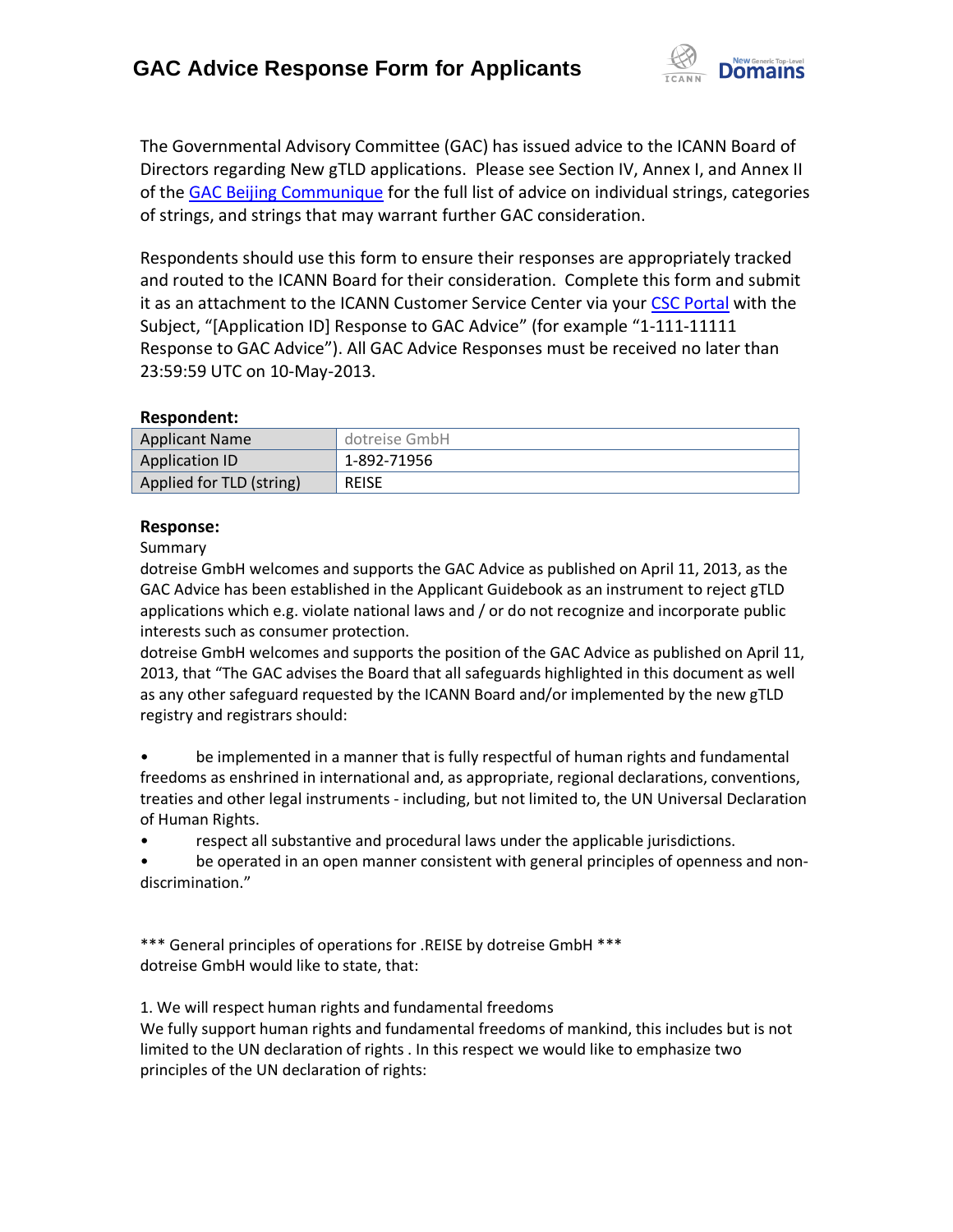## **GAC Advice Response Form for Applicants**



Everyone is entitled to all the rights and freedoms set forth in this Declaration, without distinction of any kind.

Article 19: Everyone has the right to freedom of opinion and expression; this right includes freedom to hold opinions without interference and to seek, receive and impart information and ideas through any media and regardless of frontiers.

2. We will respect national laws

We require our registrars and registrants to comply with all applicable laws, including those that relate to privacy, data collection, consumer protection (including in relation to misleading and deceptive conduct), disclosure of data, and financial disclosures3. We will operate the TLD in an open manner consistent with general principles of openness and non‐discrimination The fundamental goals of the Introduction of New gTLDs are:

The new gTLD program will create a means for prospective registry operators to apply for new gTLDs, and create new options for consumers in the market.

To foster diversity, encourage competition, and enhance the utility of the DNS.

- ICANN expects a diverse set of applications for new gTLDs, including IDNs, creating significant potential for new uses and benefit to Internet users across the globe. We fully support these goals with the underlying principles of openness and non-discrimination and which will lead to greater choice and diversity for consumers based on competition among registries.

\*\* Commitments by dotreise GmbH for .REISE based on General Safeguards \*\*

dotreise GmbH, the applicant for the .REISE Top-Level-Domain, will implement as already stated in the application the following safeguards in a manner that (i) is fully respectful of human rights and fundamental freedoms as enshrined in international and, as appropriate, regional declarations, conventions, treaties and other legal instruments – including, but not limited to, the UN Universal Declaration of Human Rights, (ii) respects all substantive and procedural laws under the applicable jurisdictions, and (iii) the gTLD be operated in an open manner consistent with general principles of openness and non-discrimination. The safeguards will be subject to contractual oversight.

The Safeguards are in detail:

1. WHOIS verification and checks - dotreise GmbH will conduct checks on a statistically significant basis to identify registrations in its gTLD with deliberately false, inaccurate or incomplete WHOIS data at least twice a year. Registry operators will weigh the sample towards registrars with the highest percentages of deliberately false, inaccurate or incomplete records in the previous checks. dotreise GmbH will notify the relevant registrar of any inaccurate or incomplete records identified during the checks, triggering the registrar's obligation to solicit accurate and complete information from the registrant.

2. Mitigating abusive activity - dotreise GmbH will ensure that terms of use for registrants include prohibitions against the distribution of malware, operation of botnets, phishing, piracy, trademark or copyright infringement, fraudulent or deceptive practices, counterfeiting or otherwise engaging in activity contrary to applicable law.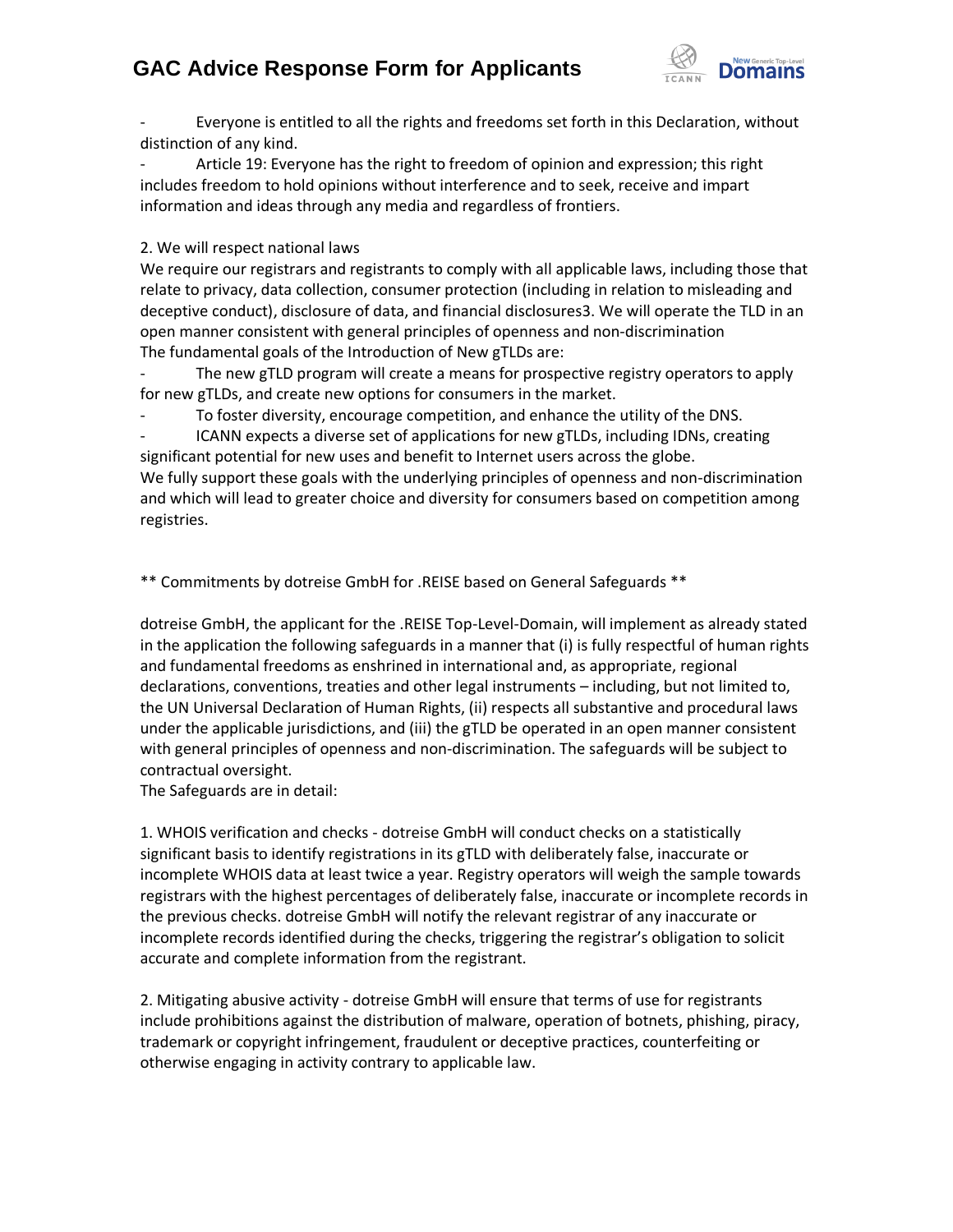# **GAC Advice Response Form for Applicants**



3. Security checks - While respecting privacy and confidentiality, dotreise GmbH will periodically conduct a technical analysis to assess whether domains in its gTLD are being used to perpetrate security threats, such as pharming, phishing, malware, and botnets. If dotreise GmbH identifies security risks that pose an actual risk of harm, dotreise GmbH will notify the relevant registrar and, if the registrar does not take immediate action, suspend the domain name until the matter is resolved.

4. Documentation - dotreise GmbH will maintain statistical reports that provide the number of inaccurate WHOIS records or security threats identified and actions taken as a result of its periodic WHOIS and security checks. dotreise GmbH will maintain these reports for the agreed contracted period and provide them to ICANN upon request in connection with contractual obligations.

5. Making and Handling Complaints - dotreise GmbH will ensure that there is a mechanism for making complaints to dotreise GmbH that the WHOIS information is inaccurate or that the domain name registration is being used to facilitate or promote malware, operation of botnets, phishing, piracy, trademark or copyright infringement, fraudulent or deceptive practices, counterfeiting or otherwise engaging in activity contrary to applicable law.

6. Consequences - Consistent with applicable law and any related procedures, dotreise GmbH shall ensure that there are real and immediate consequences for the demonstrated provision of false WHOIS information and violations of the requirement that the domain name should not be used in breach of applicable law; these consequences should include suspension of the domain name.

\*\* Commitments by dotreise GmbH for .REISE based on Consumer Protection Safeguards \*\*

Furthermore, dotReise GmbH commits to operate the gTLD in a way that is consistent with applicable laws, as this TLD is related to consumer protection. The following safeguards will apply to .REISE:

1. dotreise GmbH has included in its acceptable use policy that registrants comply with all applicable laws, including those that relate to privacy, data collection, consumer protection (including in relation to misleading and deceptive conduct), fair lending, debt collection, organic farming, disclosure of data, and financial disclosures.

2. dotreise GmbH requires registrars at the time of registration to notify registrants of this requirement.

3. dotreise GmbH requires that registrants who collect and maintain sensitive health and financial data implement reasonable and appropriate security measures commensurate with the offering of those services, as defined by applicable law and recognized industry standards.

4. dotreise GmbH has established a working relationship with the relevant regulatory and industry self‐regulatory bodies, including the development of a strategy to mitigate as much as possible the risks of fraudulent, and other illegal, activities. This includes the advisory board, which is constituted with representatives of the aforementioned bodies.